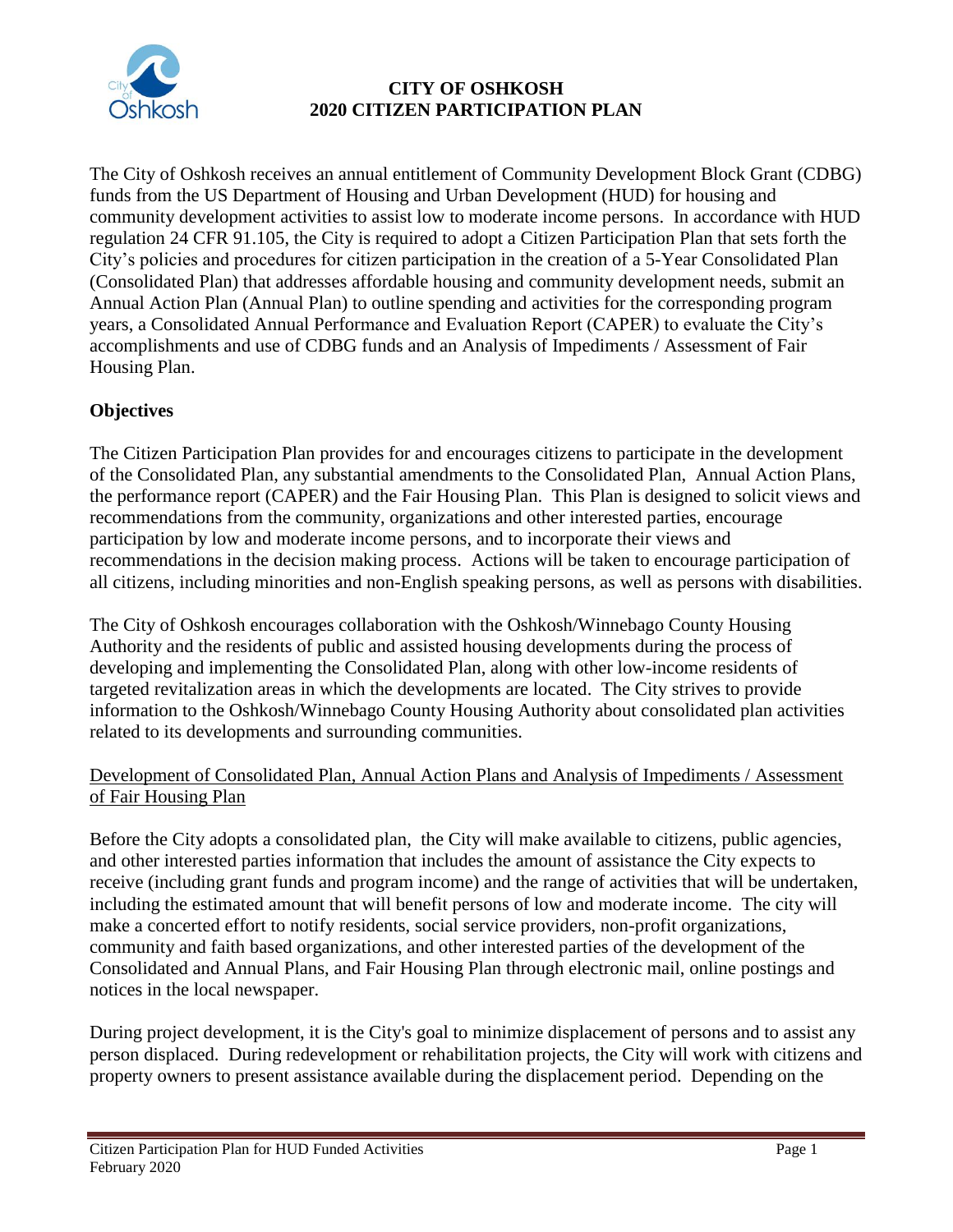nature and scope of the project, this information will be made available in written and/or oral formats. City staff will be available to meet with those being displaced to continue any necessary discussion.

The City of Oshkosh will publish a summary of the proposed Plans and Fair Housing Plan which describes the contents and purpose of the Plan(s) and/or Fair housing Plan and include a list of locations where they may be examined. The Plan(s) and/or Fair Housing Plan will be available for review at the Community Development Department (215 Church Avenue, Room 201), and online at [www.ci.oshkosh.wi.us](http://www.ci.oshkosh.wi.us/) on the Economic Development web page. In addition, the City will provide a reasonable number of free copies of the plan to citizens and groups that request it. The notice will include information on the public hearing including location, date, and time.

The notice published in the local newspaper will initiate citizen review comment periods.

- Consolidated Plan or Amendments and Analysis of Impediments/Assessment of Fair Housing: a 30-day period to receive comments from citizens and interested parties.
- Annual Action Plan and Performance Report: a 15 day period to receive comments from citizens and interested parties.

During the preparation of the Plans, the City of Oshkosh will consider any comments or views received at public hearings or by other means. A summary of these comments or views, and a summary of any comments or views not accepted and the reasons therefore, will be attached as an appendix to the Plans.

Amendments to the Consolidated Plan, Annual Action Plans and Analysis of Impediments/ Assessment of Fair Housing. The City of Oshkosh will amend the consolidated plan if, during the program year, it is decided not to carry out an activity described in the annual action plan, propose a new project, or to substantially change the purpose, scope, location, or beneficiaries of an activity. For purposes of this Plan, the criteria for substantial is defined to be an action which changes a project category by an amount equal to or in excess of twenty percent (20%) of the current entitlement grant, or if the location of a project is changed in a manner that would deprive persons originally included of specific benefits. A public hearing to amend the Plans would be held before the Common Council. Citizen comment period shall be as noted above.

During the preparation of substantial amendments to the consolidated plan, the City will consider any comments or views received at public hearings or by other means. A summary of these comments or views, and a summary of any comments or views not accepted and the reasons therefore, will be attached as an appendix to the Plans.

Consolidated Annual Performance and Evaluation Report (CAPER). The CAPER is due to HUD within 90 days of the end of the program year. The City of Oshkosh's program year ends April 30; therefore, the performance report is due to HUD by the end of July. Thus, this review period will typically be conducted during July.